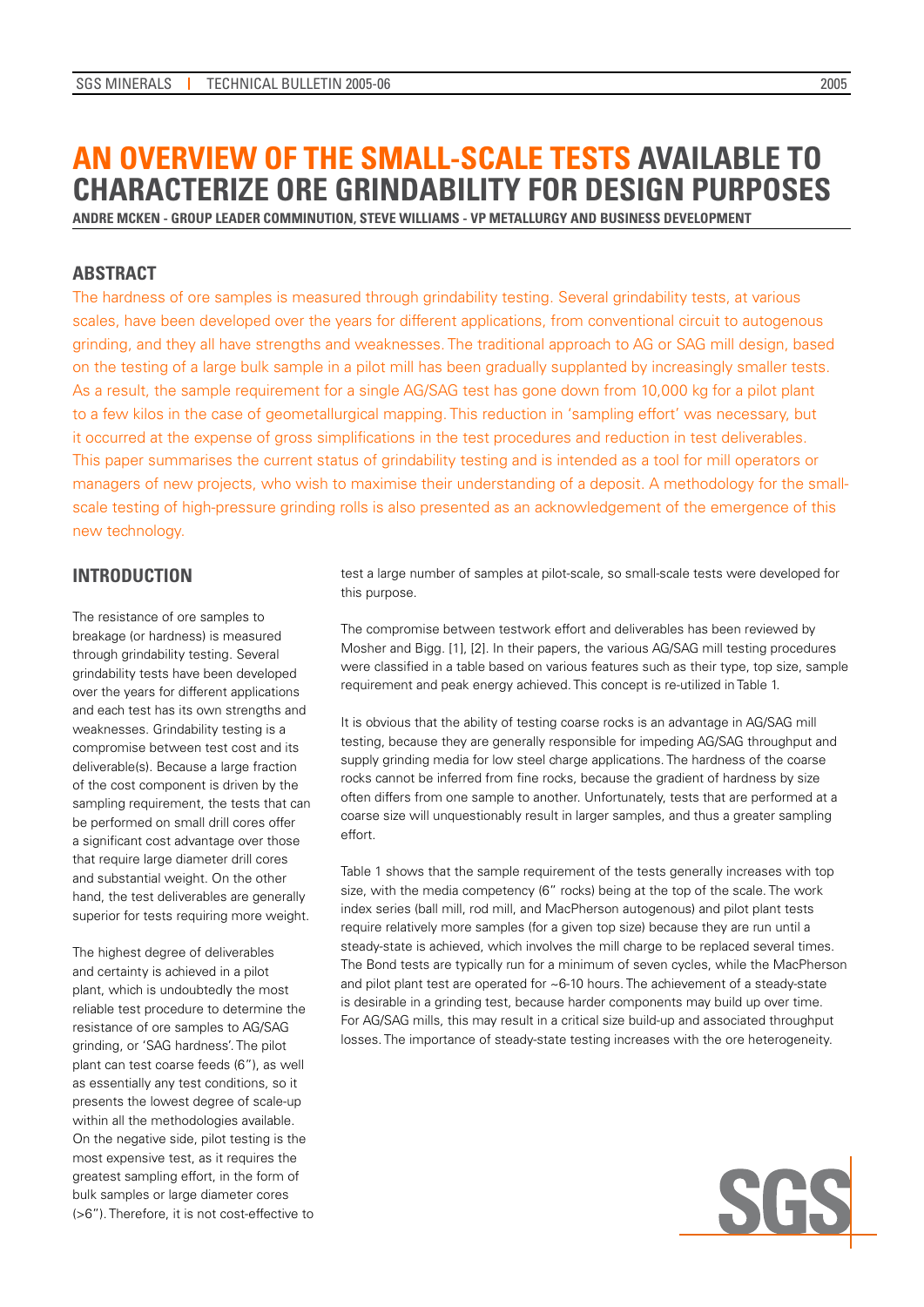| <b>SMALL-SCALE</b><br><b>TEST</b> | <b>TOP SIZE (mm)</b> | <b>CLOSING SIZE</b><br>(mm) | <b>SAMPLE</b><br><b>REQUIREMENT'</b><br>(kg) | <b>TYPE</b>     | <b>STEADY-STATE (y/n)</b> | <b>MILL</b><br><b>DIAMETER</b> (m) |
|-----------------------------------|----------------------|-----------------------------|----------------------------------------------|-----------------|---------------------------|------------------------------------|
| Bond Ball Mill                    | 3.3                  | 0.149                       | 5                                            | Locked Cycle    | Y                         | 0.305                              |
| <b>SAG Power</b><br>Index (SPI)   | 19                   | N/A                         | 5                                            | Batch           | N                         | 0.305                              |
| <b>SMC</b> Test                   | 22                   | N/A                         | 5                                            | Single Particle | $\mathsf{N}$              | N/A                                |
| Bond Rod Mill                     | 13                   | 1.2                         | 10                                           | Locked Cycle    | Υ                         | 0.305                              |
| Bond Impact                       | 75                   | N/A                         | 10                                           | Single Particle | N                         | N/A                                |
| Drop Weight                       | 64                   | N/A                         | 75                                           | Single Particle | N                         | N/A                                |
| MacPherson<br>Autogenous          | 32                   | 1.2                         | 100                                          | Continuous      | Υ                         | 0.45                               |
| Media<br>Competency               | 165                  | N/A                         | 300                                          | Batch           | N                         | 1.83                               |
| LABWAL HPGR                       | 12.5                 | N/A                         | 25                                           | Continuous      | Υ                         | 0.25 <sup>3</sup>                  |

#### Table 1: Summary of Grindability Testing

1 Indicates the approximate minimum weight of sample required to run a typical test. 2 Per unit mass, based on particles in the largest size fraction 3 Roll diameter of the HPGR LABWAL

The following is a review of the principal grindability tests that are currently available to the Market for ore characterization and circuit design. It is presented as general information, and the reader is encouraged to perfect his knowledge by reading references that are more specific to each individual test.

## **GRINDABILITY TESTS**

## **Bond Ball Mill Grindability**

The Bond ball mill grindability test is performed according to the original Bond procedure [3]. It requires 10 kg of minus 6-mesh material that is preferably prepared at the testing facility, by stagecrushing the sample to 100% passing 6-mesh. The test is closed with a fine screen (typically 65 mesh to 270 mesh), and the size of the screen is normally selected to achieve a required final product  $P_{\text{on}}$ . The test is performed as a locked-cycle with a circulating load of 250%, until it reaches a steady-state. The number of new grams per revolution (Gpr) created during each cycle is measured, and the Bond work index (BWi) is calculated as follows:

$$
BW_i = \frac{44.5}{P_1^{0.23} \times Gpr^{0.82} x \left(\frac{10}{\sqrt{P_{80}}}-\frac{10}{\sqrt{F_{80}}}\right)}
$$
(1)

Where  $\mathsf{P}_\text{\tiny{1}}$  is the aperture of the closing screen in microns, and  $\mathsf{F}_\text{\tiny{80}}$  and  $\mathsf{P}_\text{\tiny{80}}$  are the 80% passing sizes of the test feed and product.

The world widely relies on the ball mill work index for the design and analysis of ball mill circuits, even those that treat AG/SAG mill or HPGR circuit products, which have a non-standard particle size distribution. One of the keys of the Bond work index success over time has been its reliability and reproducibility. Provided the original Bond procedure is followed, the Bond work index is relatively consistent anywhere in the world, and should be very repeatable [4]. Figure 1 shows a histogram of Bond ball mill work index frequency from A.R. MacPherson Consultants (ARMC). This database covers a fraction of all the tests performed by ARMC over the years and around the world. It shows that the ball mill work index is normally distributed with an average of 14.6 and a median of 14.8 kWh/t.

#### **Bond Rod Mill Grindability**

The Bond Rod Mill Grindability Test is performed similarly to the ball mill test. The feed sample is stage-crushed to  $\frac{1}{2}$ " and the test is run under a 100% circulating load. As in the ball mill test, the test can also be closed with various sieve sizes, but for AG/SAG mill analyses the standard 14-mesh (1.18 mm) sieve is typically used.

The rod mill work index is computed with an equation very similar to that of the ball mill test, as follows:

$$
RW_{i} = \frac{62}{P_{1}^{0.23} \times Gpr^{0.625} x \left(\frac{10}{\sqrt{P_{80}}} - \frac{10}{\sqrt{F_{80}}}\right)}
$$
(2)

The rod mill work index is also normally distributed. The database average and median are both 14.8 kWh/t, which is essentially the same as the ball mill average, showing that 'on average' the two indices are identical. However, it is common to observe a difference between the rod mill and ball mill values for a given ore type. These differences may be caused by a variation in ore hardness by size (13 mm for RWI and 3.35 mm for BWI), and/or grain size properties.



Figure 1: Frequency of Bond Ball Mill Work Index (ARMC)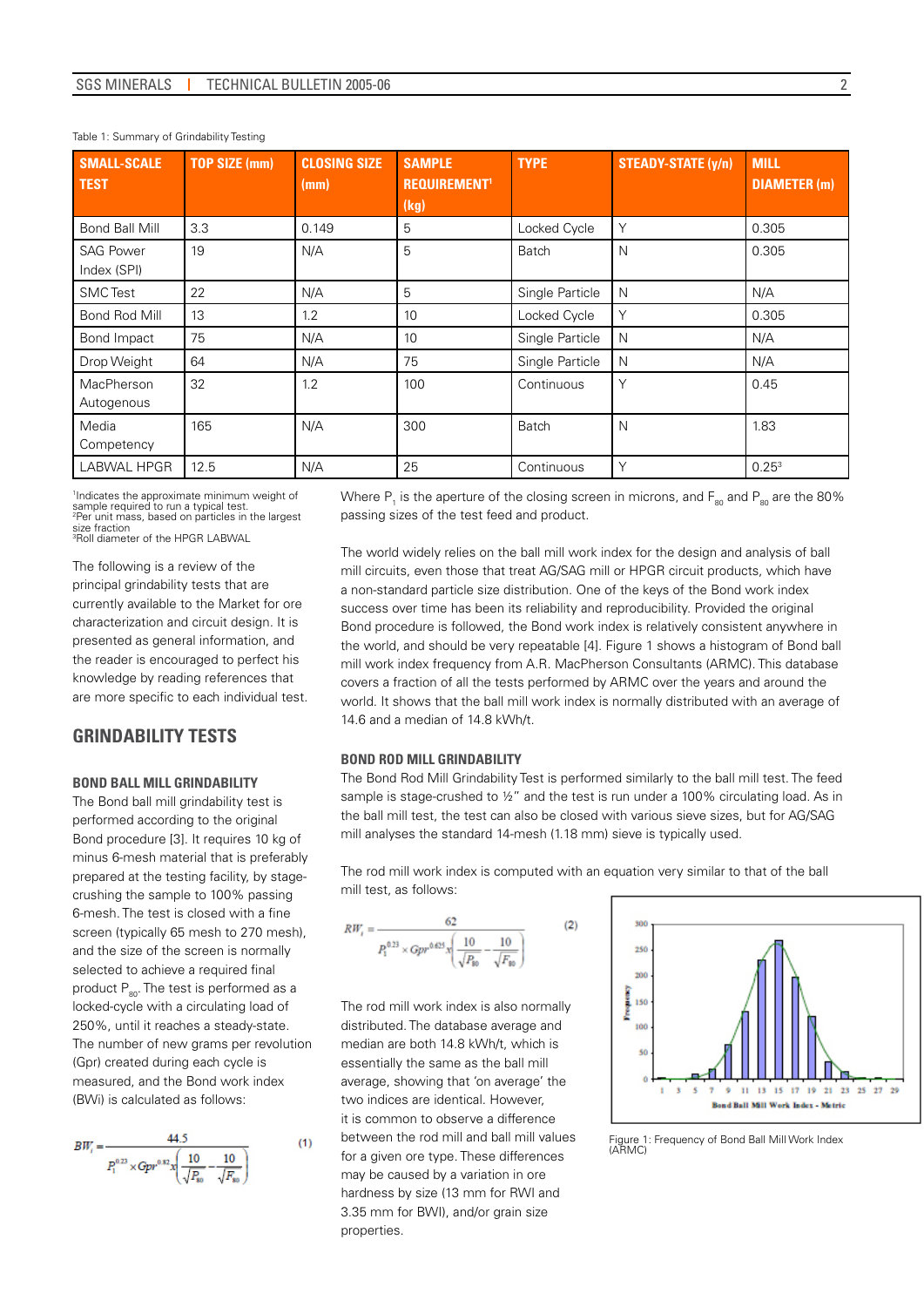

Figure 2: Frequency of Bond Rod Mill Work Index (ARMC)

The Bond rod mill work index is used to calculate the power requirement to grind from ~½" to about 14 mesh. The test has been mainly used for the design of rod mills or primary ball mills, but it can also be used along with the other Bond tests (BWI and CWI) for SAG mill design using semi-empirical relationship [5].

#### **Bond Low-energy Impact Test**

The Bond low-energy impact test apparatus consists of two pendulum hammers mounted on two bicycle wheels, so as to strike equal blows simultaneously on opposite sides of each rock specimen. The height of the pendulum is raised until the energy is sufficient to break the specimen [6]. The crusher work index (CWI) or impact work index is calculated as follows:

$$
CWT = \frac{53.49 \times (J/mm)}{S.G.}
$$
 (3)

Where J is the energy at which the specimens broke, mm is the thickeness of the rock specimen, and S.G. is the specific gravity of the ore. The J/mm are transformed in kWh/t as follows:

$$
kWh/t = \underline{45.5 \times Joules/mm}
$$
  
Specific Gravity (4)

The test is generally performed on 20 rocks, which is low. One of the strengths of the test is its ability to measure the natural dispersion in the sample. Another advantage of the test is the coarse size at which the rocks are tested (2" to 3"), which makes it unique in the Bond series.

#### **SAG Power Index (SPI) Test**

The SAG power index (SPI), was developed by John Starkey [7] and is offered by MinnovEX Technologies Inc. The SPI, expressed in minutes, is defined as the time (T) necessary to reduce an ore sample from a  $K_{80}$  of  $\frac{1}{2}$ " to a  $K_{\infty}$  of 1.7 mm.

The batch test is carried out in a laboratory mill of 12" diameter x 4" length, loaded with 15% steel balls of 1" diameter. It requires 2 kg of ore with a top size of ¾" (19-mm). The sample is prepared by MinnovEX to have  $F_{80}$  of 13 mm, and the test is run at increasing times until the time requirement to reach a  $P_{\text{so}}$  of 1.7 mm can be interpolated.

Higher grinding time indicates higher resistance to grinding, thus a harder ore. A particle size distribution is performed on the products, and a  $P_{64}$  is used as an indication of the product size that the AG/SAG mill can deliver. The SPI is transformed into kWh/t and is used by MinnovEX for production forecast and circuit design using the CEET software [8]. The SPI has the advantage of requiring a low weight (5-kg), and is therefore well suited for geometallurgical mapping of ore deposits. The SPI test has been widely used in recent years so that the deposits that are submitted to the study can be compared to a

database, in terms of hardness and variability, such as that presented in Figure 3.

#### **JKTech Drop-weight Test**

The JKTech drop-weight test, as shown by Napier-Munn et al [9], developed in the Julius Kruttschnitt Mineral Research Center, is divided into three components. First, the test measures the resistance to impact breakage of coarse particles in the range 63 to 13.2 mm (five fractions). Then, it evaluates the resistance to abrasion breakage of particles in the range 53 by 37.5 mm. Finally, the rock density of 20 particles is measured to assess the average ore density, as well as its dispersion.

The test generates the appearance function (e.g. breakage pattern) of the ore under a range of impact and abrasion breakage conditions, which is subsequently reduced to three parameters: A, b (impact) and t (abrasion). The appearance function can be used in the JKSimMet modeling and simulation package to predict the ore response comminution processes, including AG/SAG, crusher, ball mill and HPGR. The test procedure requires 75 kg of material, which is prepared by the testing facility, to generate 30-90 particles in five size fractions, in the range 13.2 to 63 mm.



Figure 3: SPI Profile Database (MinnovEX)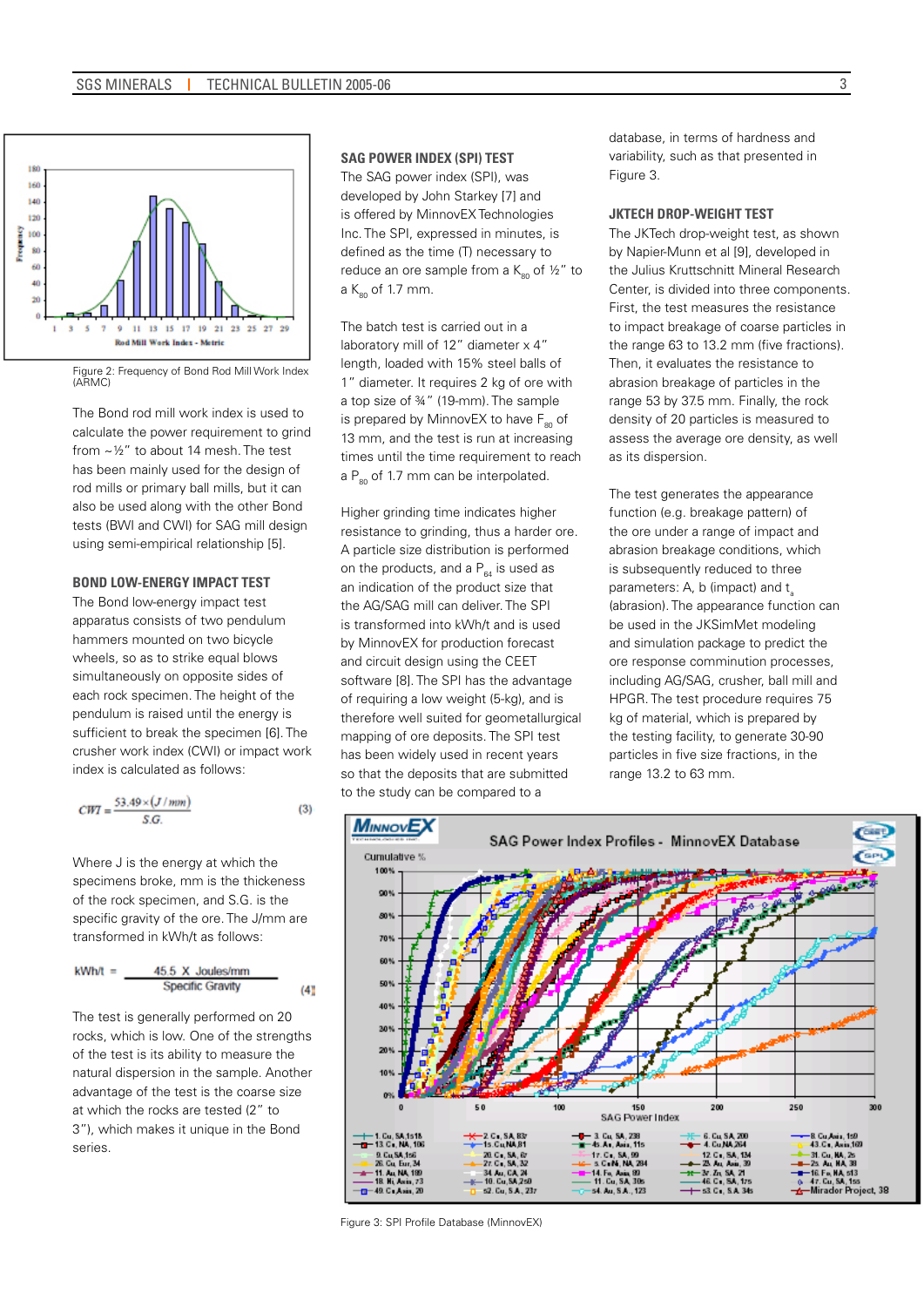In the impact test, the five size fractions are submitted to three series of impact testing at different energy levels, for a total of 15 test series. Each series of tests is composed of 10-30 rock specimens. All the particles of each series are submitted to an impact of a known energy level, given by the height and weight of the drop weight head. The fragments from all the test series are collected and submitted to particle size analyses, which are reduced to a family of normalized 't' values, representing size reduction. The t values are defined as the percent weight of fragments that passes 1/t of its original size.

$$
t_{10} = A \left( 1 - e^{-D \cdot E} \cos \right) \tag{5}
$$

For the AG/SAG mill model, the  $t_{10}$  values are reduced to two parameters, the A and the b, using the equation below. A and b are the parameters of the model and  $E_{\infty}$  is the specific energy of comminution in kWh/t. An example is presented in Figure 4.

For the abrasion test, a 3-kg sample of 53 x 37.5-mm rocks is used. The sample is rotated in a 30 cm x 30 cm tumbling mill for 10 minutes after which the product is submitted to a size analysis. By convention, the abrasion parameter is equal to 1/10 of the  $t_{10}$  achieved in the abrasion test.



Figure 4: Drop-weight Test Interpretation



Figure 5: Relative Density of Particles in the Dropweight Test Procedure

Also, part of the drop-weight test procedure is the density determination of 20 rock samples, using water displacement techniques. An example is presented in Figure 5, for an ore showing a relatively wide range of densities. The density distribution of the ore is important in AG/SAG milling because it affects the bulk density of the charge and associated power draw. This is more significant for AG/SAG mill designed for a low steel charge, or for pebble mills.

A great number of drop-weight tests have been performed over the years, which allows for comparison between ore types in a database. The frequency distribution of 'A x b' from JKTech is presented in Figure 6.

One other interesting feature of the dropweight test procedure is that it provides a measurement of the variation in rock hardness by size, from 13.2 mm to 63 mm. An example is presented in Figure 7 for three different energy levels, i.e. 0.25, 1.0 and 2.5 kWh/t. Typically, the  $t_{10}$  values will increase with rock size, which means that the hardness of the ore actually decreases. For very competent ore, the curve will be nearly horizontal, while noncompetent fractured ore will show a high gradient of t10 with increasing size.

These curves can be used to infer the competency of the ore at coarser size for those tests which are carried out on finer material, as the low end of the size spectrum.

#### **SAG Mill Comminution (SMC) Test**

The SAG mill comminution (SMC) test was developed by Steve Morrell [10]. It is an abbreviated drop-weight test, which can be performed at low cost on small rocks (+19/-22 mm) or drill cores. Bulk samples, or essentially any size of small core is adequate for the test, and 5 kg is normally sufficient. Cores are normally cut into ¼ cylinders using a diamond saw and the test is subsequently performed similarly to the standard drop-weight test procedure, except that a single size fraction is tested.

The test generates the drop-weight index (DWI) expressed in kWh/t, as well as the A and the b parameters, but it does not generate the t<sub>a</sub> and crusher parameters,

A x b - JKTech Database to August 2004 200 180 160 140 120 Frequency 100 80 60 40 20 <del>∏ ∏∏∏qqQqQqqqqqqqq</del> n  $\frac{16}{16}$ 8 ន្ល Axh

Figure 6: A x b Frequency Distribution (JKTech)



Figure 7: Variation of Hardness by Size from a Drop-weight Test

which must be obtained through a full drop-weight test. Normally, the main ore zone(s) in the deposit is tested using the full procedure and the SMC tests are used to measure the variability within the main ore zone(s). If the gradient of hardness has been measured through the full procedure, the results from the SMC test can be calibrated to better reflect the hardness of the ore on the size range of interest.

The A and b values can be used directly in JKSimMet for plant design, expansion and operational forecasting. For existing plants, this would be better achieved along with the calibration of a JKSimMet model from a plant survey. The dropweight index can also be used outside of JKSimMet, using power-based relationships, as those proposed by Morrell [12].

The advantage of the SMC test is that it generates the energy versus breakage relationship with a small quantity of sample of a single size fraction. Because the test can be performed on small rocks, it is well suited for geometallurgical mapping.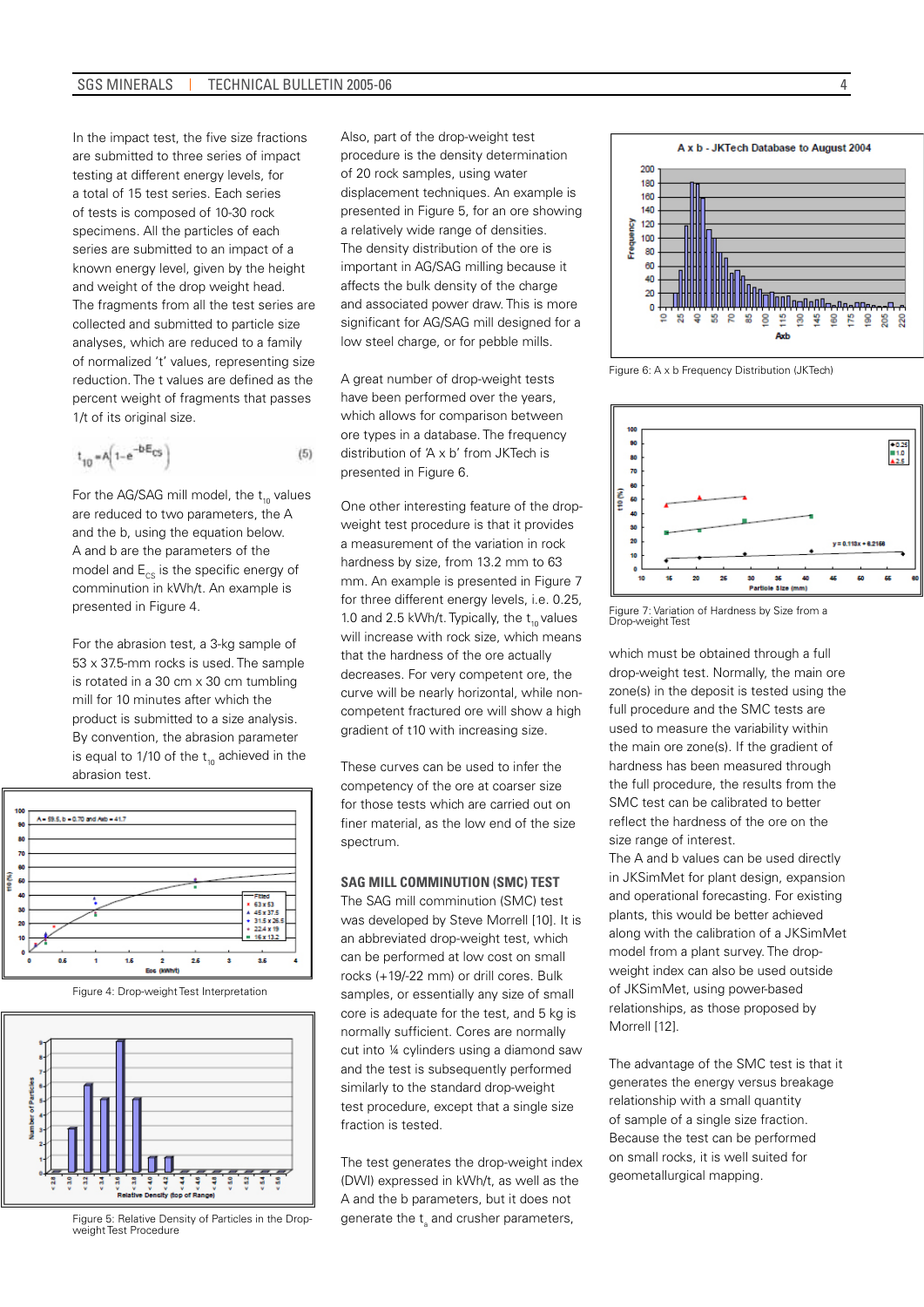## **MacPherson Autogenous Grindability Test**

The MacPherson autogenous grindability test, as shown by Arthur MacPherson et al [11], is a continuous test performed in an 18" (46-cm) semi-autogenous mill, with an 8% ball charge. A draft fan supplies the airflow required to remove the ground material from the mill, and a collection system recovers the ground material from the air stream. This includes a vertical classifier, a cyclone and a dust collector (baghouse). The cyclone underflow is classified on a 14 mesh screen with the oversize returning to the mill. The mill is fed from a feed hopper by a Syntron feeder actuated automatically by a Milltronics control system. This control system continuously regulates the feed rate by maintaining a pre-set sound level with a microphone located below the mill shell, controlling the mill level to 25% charge by volume. The circulating load is controlled to 5% by adjusting the airflow through the mill.

The test requires material with a top size greater than 1-1/4", and sufficient weight to operate until all the steadystate conditions are met, and for a minimum of six hours. This can normally be achieved with less than 100 kg, but typically, a 175-kg sample is requested to allow for soft and/or dense ores.

The test is run continuously, similar to a small pilot plant, for a minimum of six hours and until steady state is achieved. Every 15 minutes the test outputs, including the screen undersize, screen oversize, and cyclone underflow are collected and weighed separately. The screen oversize is returned to the feed tray as a circulating load, and the products weights and control settings are recorded. The sampling is performed over a one-hour period, every 15-minutes. The throughput rate and circulating load are maintained constant over the sampling period.

At test completion, all the products are submitted for particle size analysis, and the mill charge is dumped and observed. The charge is submitted to a particle size analysis, and size-bysize S.G. determinations. This allows

the evaluation of any coarse material build-up, of if any heavier component is present in the mill.

The mill power draw, throughput and product size distribution are used to compute a specific energy input and the MacPherson autogenous work index (AWI).

Because the test is run continuously, an actual steady-state throughput rate (kg/h) and a specific energy input (kWh/t) are both measured, which is unique to this test and much desirable for a AG/SAG mill test, where the ability of controlling the product size is very limited. For a given power draw (kW), the specific energy input in kWh/t input is purely driven by the AG/SAG mill throughput, which in turn is driven by the dynamic of the ore. The traditional approach to measure the specific energy requirement has been to run a pilot plant, in which the mill feed rate is controlled to maintain a constant mill charge set-point. The MacPherson mill is operated exactly the same way, so it offers a costeffective alternative to obtain a kWh/t measurements on numerous samples. Over the years, about 750 tests were performed on about 275 deposits, so there is a large database available for comparison. In Figure 8 and Figure 9 are presented the frequency of throughput rates and specific energy inputs to the MacPherson mill. Ninety percent of the values in the database are between 3 and 17 kWh/t.

Although the importance to achieve a steady-state in a grinding test is widely accepted (Bond tests), the MacPherson test remains the only small-scale AG/ SAG mill test that offers this option. Steady-state is especially important in AG/SAG mills where a harder component can build up over time and affect the production negatively.

#### **Media Competency Test**

There has been some variations of media competency tests developed over the years with the assessment of media survival in autogenous milling being the main objective. The advanced media competency test developed by Orway Mineral Consultants and Amdel [12], [13] features a 'tumble test' in a 6' x 1' mill

50 ħ  $\overline{a}$ 10 14 18 22 26 30 34 38 42 46 50 54 56  $\overline{2}$ 6 MacPherson Mill Throughput (kg/h)

Figure 8: Frequency of MacPherson Mill Throughput (ARMC)

250  $200$ 

150 b  $\frac{8}{2}$  100



Figure 9: Frequency of MacPherson Mill Specific Energy Input (ARMC)

using ten large rocks in five size fractions in the range 104 to 165 mm. The mill is rotated for 500 revolutions and the charge is dumped and size analyzed. The surviving rocks are submitted to the fracture energy test procedure, which consists in a series of Bond low-energy impact tests in five size fractions. The fracture energy test provides the relationship between the first fracture energy requirement and rock size. The relationship is used for data interpretation, along with the other Bond indices (Rod and ball), and a database support.

With a top particle size of 165 mm, the media competency test is the most suitable to address media competency issues.

### **High Pressure Grinding Roll (HPGR)**

High-pressure grinding rolls have been used for many years and are emerging as an energy-efficient alternative to conventional and AG/SAG comminution circuits. As for autogenous mills, the traditional methodology for the testing and scale-up of HPGR's has consisted of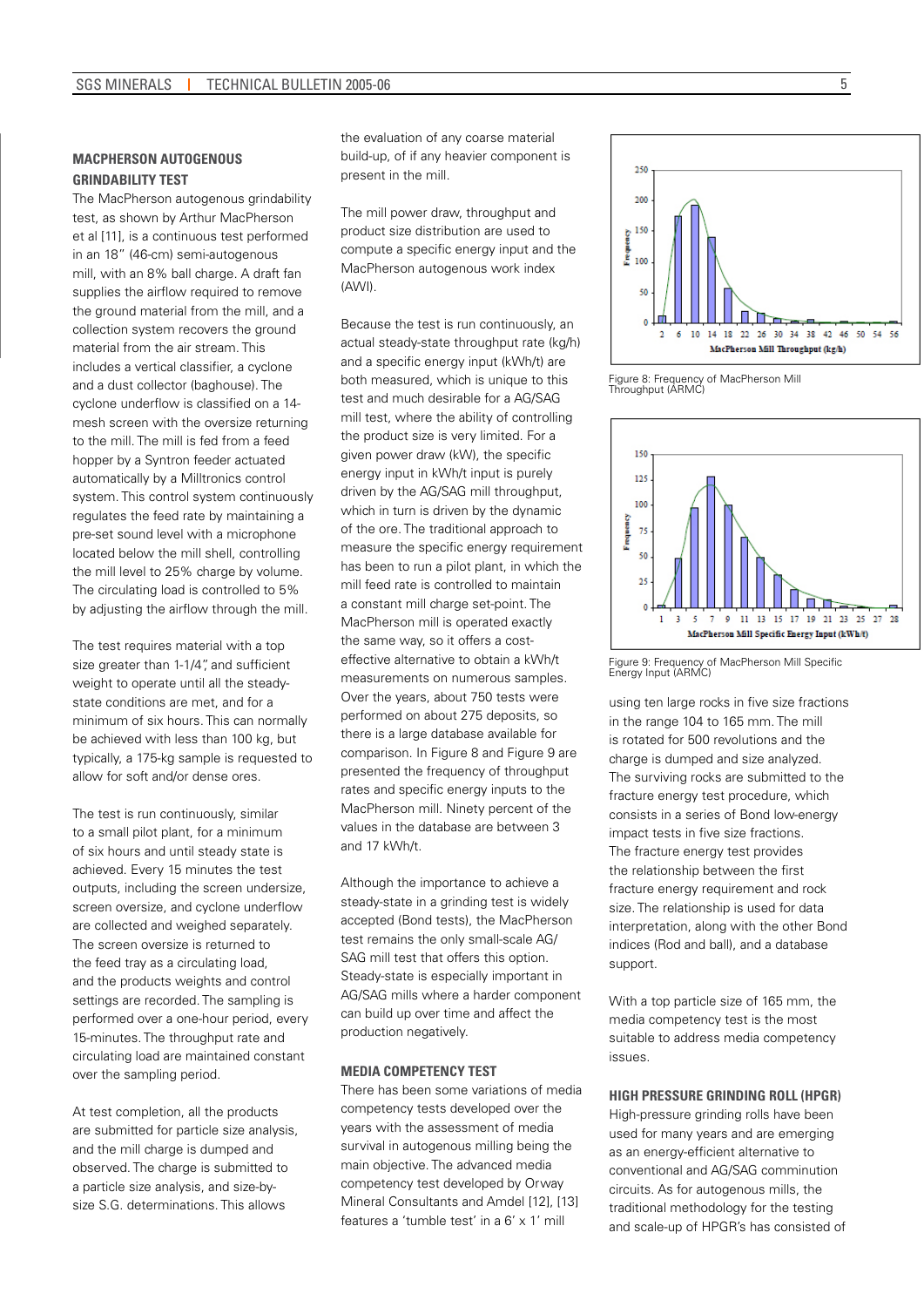processing a large sample in a pilot mill (by the supplier).

This has the disadvantage of requiring a large quantity of material. Benchscale units, requiring a minimum of about 25 kg per test, are available and may eventually be used as an alternative to pilot, providing suitable scale-up methodologies are developed. Other testing procedures, based on unrelated tests may also emerge in the near future, which would make HPGR testing more accessible and eventually lead this technology to a wider level of consideration for the design of new circuits.

One of the interesting features of HPGR's is its capability to produce a particle size distribution with a greater than typical amount of fines, which reduces the power requirement for the downstream ball mill. This makes the use of standard ball mill analyses based on the  $K_{\infty}$ 's inadequate, unless appropriate corrections are made [14]. (This problem is shared by AG/SAG mill circuits.) The most appropriate way to get around this problem is to run the entire circuit at pilot-scale and analyze the data based on the overall power applied in kWh/t. This requires a fair quantity of material, and the difficulties inherent to performing such a pilot plant make it difficult to come up with accurate conclusions.

The use of a small locked-cycle scale test, such as the Bond ball mill grindability is proposed as a cheap alternative to achieve the same objective in a better-controlled manner, and more importantly, with a smaller sample. ARMC has developed a simple methodology that is based on the 0.25 m LABWAL HPGR from Polysius, which



Figure 10: LABWAL HPGR Testing

has a top size of 12.5 mm. Several HPGR tests are performed to assess the effect of operating pressure and moisture content on the HPGR's performance and the power input to the unit is recorded. An example of the test output is presented in Figure 10.

The HPGR product corresponding to the best condition is submitted to the standard Bond ball mill grindability test. The Bond ball mill grindability test was designed to measure hardness as an index, regardless of the feed size, so it does not give credit for the additional fines. Therefore, the index itself is more or less ignored and the results are analyzed in terms of throughput rate or specific energy requirement. Assuming one Bond ball mill revolution draws constant power, the kWh/t are inversely proportional to the 'gross' gram per revolution in the Bond test, as shown below. The gross gram per revolution is based on the entire feed going to the Bond ball mill, as opposed to the 'net' gram per revolution, which only considers the fraction that is coarser than the mesh size, thus ignoring the benefit of the additional fines.

$$
\frac{kWh}{t} \propto [Gpr_{Gross}]^{-1} \tag{6}
$$

This power can be added to that of the LABWAL to come up with a total requirement from 12.5 mm to final product size. The total power for the HPGR system can be compared to that required using a conventional circuit based on the rod and ball mill work indices and the Third Theory of comminution. The power comparison can also be done against autogenous milling. This methodology has only been used to scope the potential energy savings of HPGR's at small-scale, as it cannot, at the moment, be scaled up to industrial units.

# **CONCLUSION**

For AG/SAG mills, grindability testing is always a compromise between testing/ sampling effort, and test deliverables. The cost of testing generally increases with the deliverable and advantages related with the tests. In order to make AG/SAG mill testing available to small samples, test designers had to make

compromises. This included either a reduction in the top size of the rocks tested and/or the elimination of the steady-state methodology of testing. Simple tests requiring low sample weights can now be used for AG/SAG variability testing and geometallurgical mapping of an ore deposit, but they have to compromise the deliverables. On the other hand, the more sophisticated tests provide a more accurate and complete picture of ore grindability, but they require more material, so they can only be performed on a minimum of samples. Grindability testing programs should be designed by the mill operator or the project manager in consultation with the test facility, based on their specific requirements. Every project is different, so there is no standard recipe for the design of a test program, but the following guidelines should be considered.

- 1. It is highly desirable to understand the variation of ore hardness by size should for all the major ore types. This can be measured in the range 13.2 to 63 mm using the JKTech drop-weight test. The trend obtained may be used to extrapolate potential problems at coarse size or even to calibrate the tests that can only be performed at finer size.
- 2. The main ore types should also be submitted to a steady-state test, especially if the ore is showing signs of heterogeneity, as a hard component can build up and modify the mill performance over time. In the absence of a pilot plant, the MacPherson autogenous grindability test offers a cost-effective alternative, because it can be performed on 100-175 kg of drill core. The test will show if a hard component of the ore will build up over time, and if it is causing throughput losses over time. If autogenous and/or pebble milling is contemplated, the test procedure provides an easy mean to produce pebbles for analysis.
- 3. Variability in the ore deposit should be addressed through a proper program. SPI and/or SMC tests may be used to test SAG mill variability, while the Bond ball mill grindability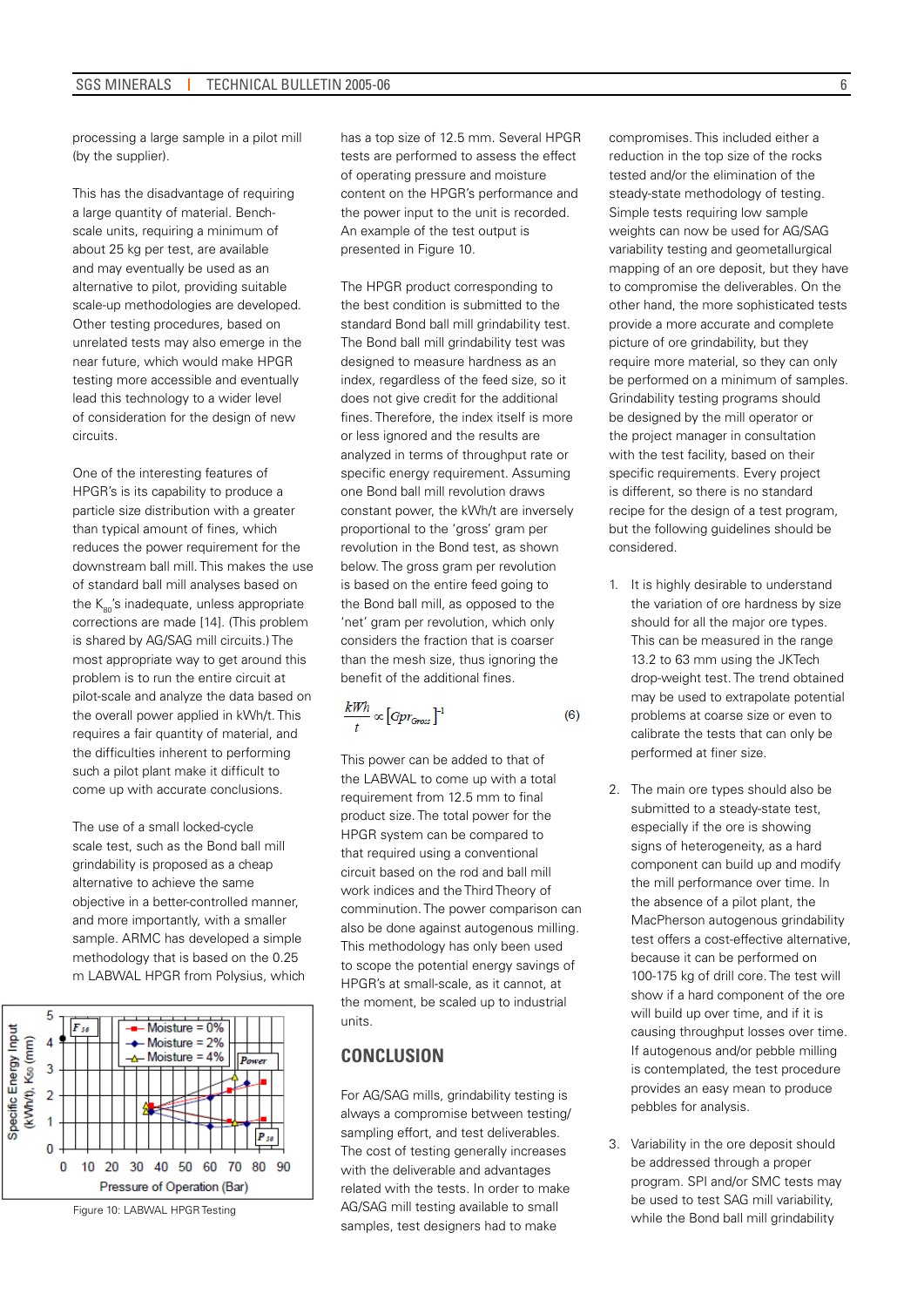test remains the most appropriate mean to test ball mill hardness. The number of samples to be tested will largely depend on the project size and economics.

- 4. HPGR should also be considered as a power-efficient alternative to conventional or autogenous circuits early in a project. Universallyaccepted HPGR test procedures, based on small-scale tests, have yet to be established, but current knowledge allows for pre-feasibility level evaluation.
- 5. It is highly recommended and common practice to combine different test procedures and design methodologies in order to maximize the information and reduce the risk.
- 6. Ultimately, the most reliable way to establish the grindability of an ore is to process it in a pilot mill, which minimizes the magnitude of the scale-up. Pilot testing sits at the far end of the sampling effort, but it will also offers the most detailed set of deliverables. It is always desirable to perform a pilot plant, before proceeding with the sizing of a commercial AG/SAG mill or HPGR's, especially if a tight design is required to meet the project economics. A pilot plant will eliminate most of the surprises, as well as minimize the risk.

The objective of this paper was to review the various grindability test methodologies that are currently available on the market. The proposed list was intended to cover the principal tests, but it is not believed to be an exhaustive one.

Each test has strengths and weaknesses and this paper was intended to provide the mill operators and project engineers with guidelines, as well as useful references, which they can use to achieve their objectives in a costeffective manner.

## **REFERENCES**

Mosher J.B. & Bigg A.C.T. (2001) "SAG Mill Test Methodology for Design and Optimization." Proceedings Autogenous and Semi-autogenous Grinding, UBC, Vancouver BC, Canada.

Mosher J.B. & Bigg A.C.T. (2001) "Bench-scale Testing and Pilot Plant Tests for Comminution Circuits Design." SME Mineral Processing Plant Design, Practice and Control, Proceedings Volume 1. eds. Mular L., Halbe N. and Barratt D.J.

Bond F.C., (1960) "Crushing and Grinding Calculations." British Chemical Engineering, Vol.6 (Rev 1961 by A/C Pub. 07R9235B).

Mosher J. B. and Tague C.B. "Precision and Repeatability of Bond Grindability Testing." Mineral Engineering, Volume 14, No. 10.

Barratt D.J., Matthews, B.D. and deMull, T. (1996) "Projection of AG/SAG Mill Sizes, Mill Speeds, Ball Charges and Throughput Variation from Bond Work Indices." Proceedings International Autogenous and Semi-autogenous Grinding Technology 1996, eds. A.L. Mular, D.J. Barratt, and D.N. Knight, II.

Bond F.C., (1947) "Crushing Tests by Pressure and Impact" Trans AIME, Vol. 169, pp 58-66.

Starkey and Dobby G. (1996) "Application of the SAG Power Index at Five Canadian SAG Plants." Proceedings Autogenous and Semiautogenous Grinding 1996, UBC, Vancouver, BC.

Dobby G., Bennett C., Kosick G., (2001) "Advances in SAG Circuit Design and Simulation Apllied – The Mine Block Model." International Autogenous and Semiautogenous Grinding Technology 2001, Vol. 4. eds. A.L. Mular, D.J. Barratt, and D.N. Knight, II.

Napier-Munn T.J., Morrell S., Morrison R.D., Kojovic T. "Chapter 4 Rock Testing – Determining the Material-specific Breakage Function, Mineral Comminution Circuits – Their Operation and Optimization", University of Queensland, JKMRC, Qld, Aust.

Morrell, S., (2004) "Predicting the Specific Energy of Autogenous and Semiautogenous Mills from Small Diameter Drill Core Samples." Minerals Engineering, Vol. 17/3 pp 447-451.

MacPherson A.R., and Turner R.R, (1978) "Autogenous Grinding from Test Work to Purchase of a Commercial Unit.", Mineral Processing plant design, A.L. Mular and R.B. Bhappu, Chapter 13, pp 279-305, eds., AIME, New York.

Siddall G B and White M, (1989) "The Growth of SAG Milling in Australia", in Advances in Autogenous

and Semiautogenous Grinding Technology, Mular and Agar.

Lunt D J, Thompson A and Ritchie I, (1996) "The Design and Operation of the Kanowna Belle Milling Circuit", in International Autogenous and Semiautogenous Grinding Technology, Mular, Barratt and Knight, 1996.

McKen A., Raabe H., Mosher J. (2001) "Application of Operating Work Indices to Evaluate Individual Sections in Autogenous-Semiautogenous/Ball Mill Circuits", in International Autogenous and Semiautogenous Grinding Technology 2001, Barratt, Allan and Mular.